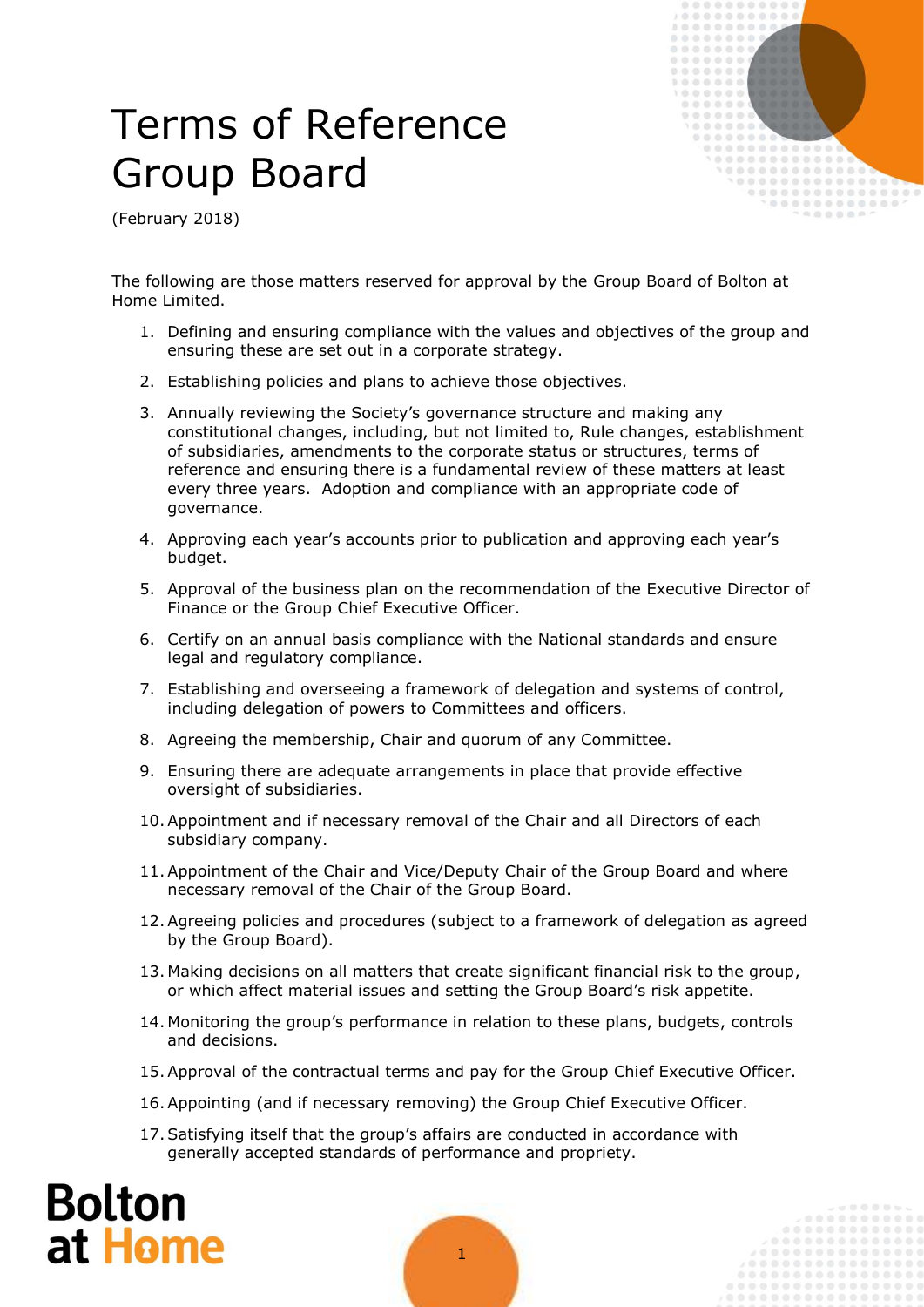- 18.Appointment of external auditors.
- 19.Review and approval of the annual treasury management strategy and approval and acceptance of all loan and funding agreements, having sought the advice of suitably qualified advisors as considered appropriate.
- 20.Approval of bids to the regulator or other major grant bodies.

### Membership of the Group Board

Appointments to the Group Board are to be made in accordance with the Society's Rules.

- Members of the Group Board (minimum 9/maximum 10) will be appointed wholly on the basis of skills and competency required for, and reviewed by, the Group Board.
- All new members will be co-opted to the Group Board for the first 6 months whilst undertaking an induction process.
- The Group Board can co-opt between 2/3 members with relevant skills and knowledge for a 2-year maximum period, subject to the cap on membership of 12 (including both Group Board members and co-optees); any co-opted period will count towards any period of office as a Group Board member.
- Co-opted members have no voting rights and will not be included in the quorum.

Members of the Executive Management Team will have the responsibility of Lead Supporting Officers for the Group Board, these being the Group Chief Executive Officer and Secretary.

#### Procedural matters relating to the Group Board

- The quorum for the Group Board shall be 4.
- Co-optees to the Group Board shall not be included in the quorum.
- Any members unable to attend a meeting must inform the Governance and Regulation Team at the earliest opportunity to ensure that the Team are able to deal with any quoracy issues.
- The Chair of the Group Board will always be a full (not co-opted) member of the Group Board and determined by the Group Board.
- The agenda will be agreed with the Chair of the Group Board and Lead Supporting Officers.
- **Paid staff of Bolton at Home cannot be members of the Group Board.**
- There will be no public access to Group Board meetings.
- The calling of urgent meetings will be through the agreement of the Chair of the Group Board and Lead Supporting Officers.
- In accordance with Bolton at Home's approved governance process, the Group Board terms of reference will be reviewed annually by the Group Board. They will be reviewed to ensure continued compliance with the Group Board's chosen code of governance, currently the National Housing Federation's Code of Governance Promoting Board Excellence for Housing Associations 2015 (the 2015 code).

### **Bolton** at Home